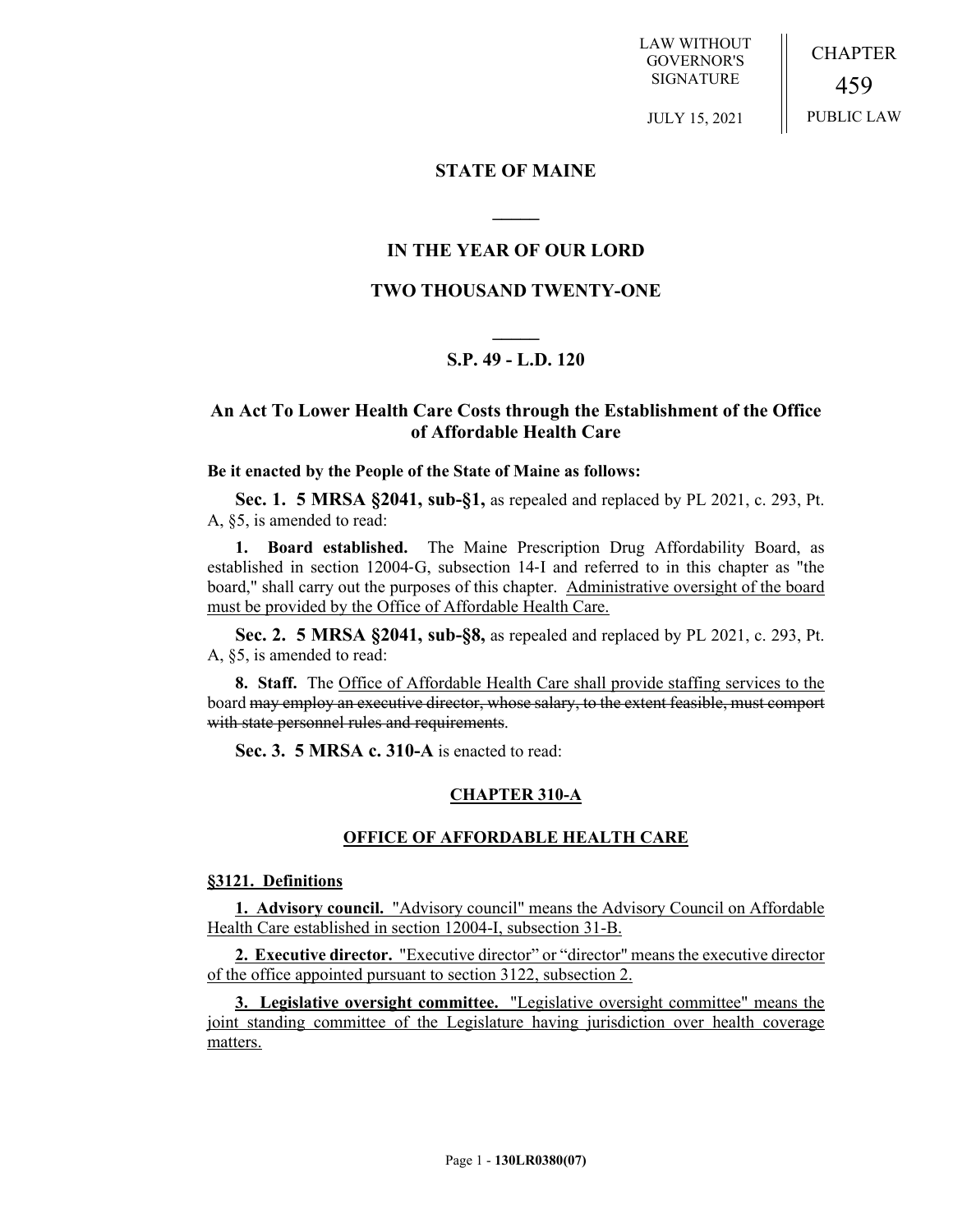**4. Office.** "Office" means the Office of Affordable Health Care established in section 3122, subsection 1.

### **§3122. Office of Affordable Health Care**

**1. Office established.** The Office of Affordable Health Care is established as an independent executive agency for the purpose of analyzing health care costs in this State in accordance with the duties set forth in this chapter and as provided in this section.

**2. Director; appointment.** The Governor shall appoint the executive director, subject to review by the legislative oversight committee and to confirmation by the Legislature. The director shall serve for a 5-year term of office. The director may continue to serve beyond the end of the 5-year term until a successor is appointed and qualified. Any vacancy occurring must be filled by appointment for the unexpired portion of the term. Any willful violation of this chapter by the director constitutes sufficient cause for removal of the director by the Governor and on the address of both branches of the Legislature.

**3. Duties.** The office's duties must be performed independently under the general policy direction of the legislative oversight committee and the advisory council. The office shall report at least annually to the Governor and the legislative oversight committee pursuant to section 3125 and upon request of the legislative oversight committee on matters affecting the cost of health care in this State. The office shall, at a minimum, use data available from the Maine Health Data Organization, established pursuant to Title 22, chapter 1683, and the Maine Quality Forum, established in Title 24-A, section 6951, to:

A. Analyze health care cost growth trends and correlation to the quality of health care;

B. Analyze health care spending trends by consumer categories, payer type, provider categories or any other measurement that presents available data in a manner that may assist the legislative oversight committee in understanding health care cost drivers, health care quality and utilization trends, consumer experience with the health care system or any other aspect of the health care system;

C. Monitor the adoption of alternative payment methods in this State and other states that foster innovative health care delivery and payment models to reduce health care cost growth and improve the quality of health care;

D. Based upon the data obtained and the analysis pursuant to paragraphs A to C, develop proposals for consideration by the legislative oversight committee on potential methods to improve the cost-efficient provision of high-quality health care to the residents of this State;

E. Based upon the data obtained and the analysis pursuant to paragraphs A to C, conduct a systemic review of the health care system and develop proposals to improve coordination, efficiency and quality of the health care system;

F. Develop proposals for consideration by the legislative oversight committee on potential methods to improve consumer experience with the health care system, including the provision of a consumer advocacy function on health care matters not addressed by the Health Insurance Consumer Assistance Program established in Title 24-A, section 4326 or the Department of Professional and Financial Regulation, Bureau of Insurance, Consumer Health Care Division established in Title 24-A, section 4321; and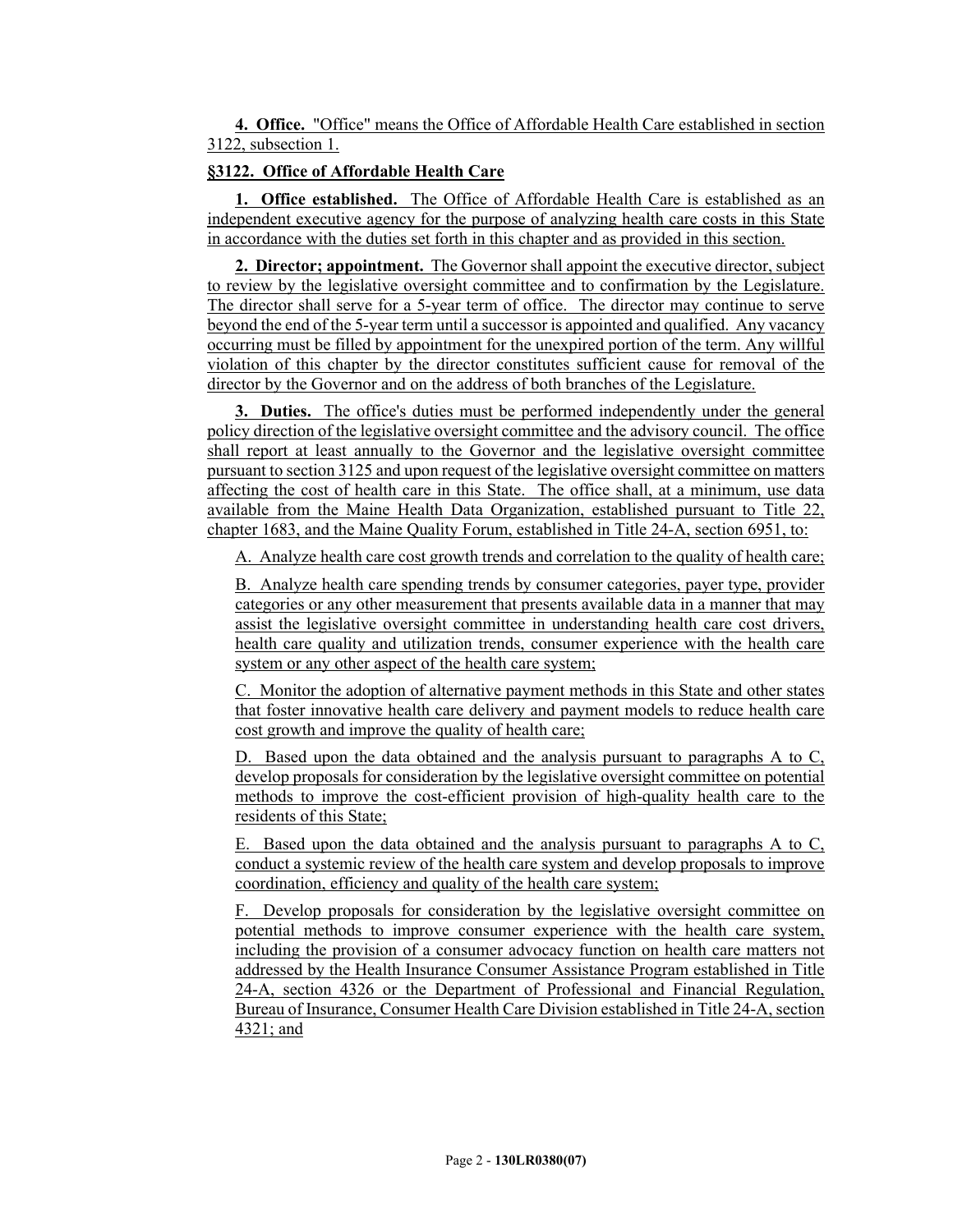G. Provide staffing assistance to the Maine Prescription Drug Affordability Board established in chapter 167.

**4. Data; confidentiality.** Data provided to the office under subsection 3 is confidential to the same extent it is confidential while in the custody of the entity that provided the data to the office.

**5. Staffing.** The director shall appoint staff as needed to carry out the duties and responsibilities under this chapter. The appointment and compensation of the staff are subject to the Civil Service Law.

**6. Coordination with other entities.** The director may contract with individuals or entities and may seek assistance and coordinate efforts in accordance with this chapter with other agencies or divisions of State Government and with other entities as long as the contract, assistance or coordination does not present a conflict of interest. For the purposes of this subsection, "conflict of interest" means an association, including a financial or personal association, that has the potential to bias or have the appearance of biasing the office's decisions or the conduct of the office's activities.

**7. Budget.** The revenues and expenditures of the office are subject to legislative approval in the biennial budget process. The director shall prepare the budget for the administration and operation of the office in accordance with the provisions of law that apply to departments of State Government.

**8. Legal counsel.** The Attorney General, when requested, shall furnish any legal assistance, counsel or advice the office requires in the discharge of its duties.

**9. Grants.** The office may solicit, receive and accept grants, funds or anything of value from any public or private organization and receive and accept contributions of money, property, labor or any other thing of value from any legitimate source.

**10. Rulemaking.** The office may adopt rules as necessary for the proper administration and enforcement of this chapter, pursuant to the Maine Administrative Procedure Act. Unless otherwise specified, rules adopted pursuant to this chapter are routine technical rules as defined in chapter 375, subchapter 2-A.

#### **§3123. Advisory Council on Affordable Health Care**

The Advisory Council on Affordable Health Care, established in section 12004-I, subsection 31-B, is an advisory council to the office on matters affecting the cost of health care in this State.

**1. Duties of advisory council.** The advisory council shall advise the office on matters affecting the cost of health care in this State.

**2. Membership.** The advisory council consists of 13 members as follows:

A. Eleven members of the advisory council appointed as follows, subject to review by the legislative oversight committee and confirmation by the Senate:

(1) Six members appointed by the President of the Senate, including one member who represents hospital interests, one member who represents primary care provider interests, one member who represents behavioral health care provider interests, one member who represents the interests of older residents of this State,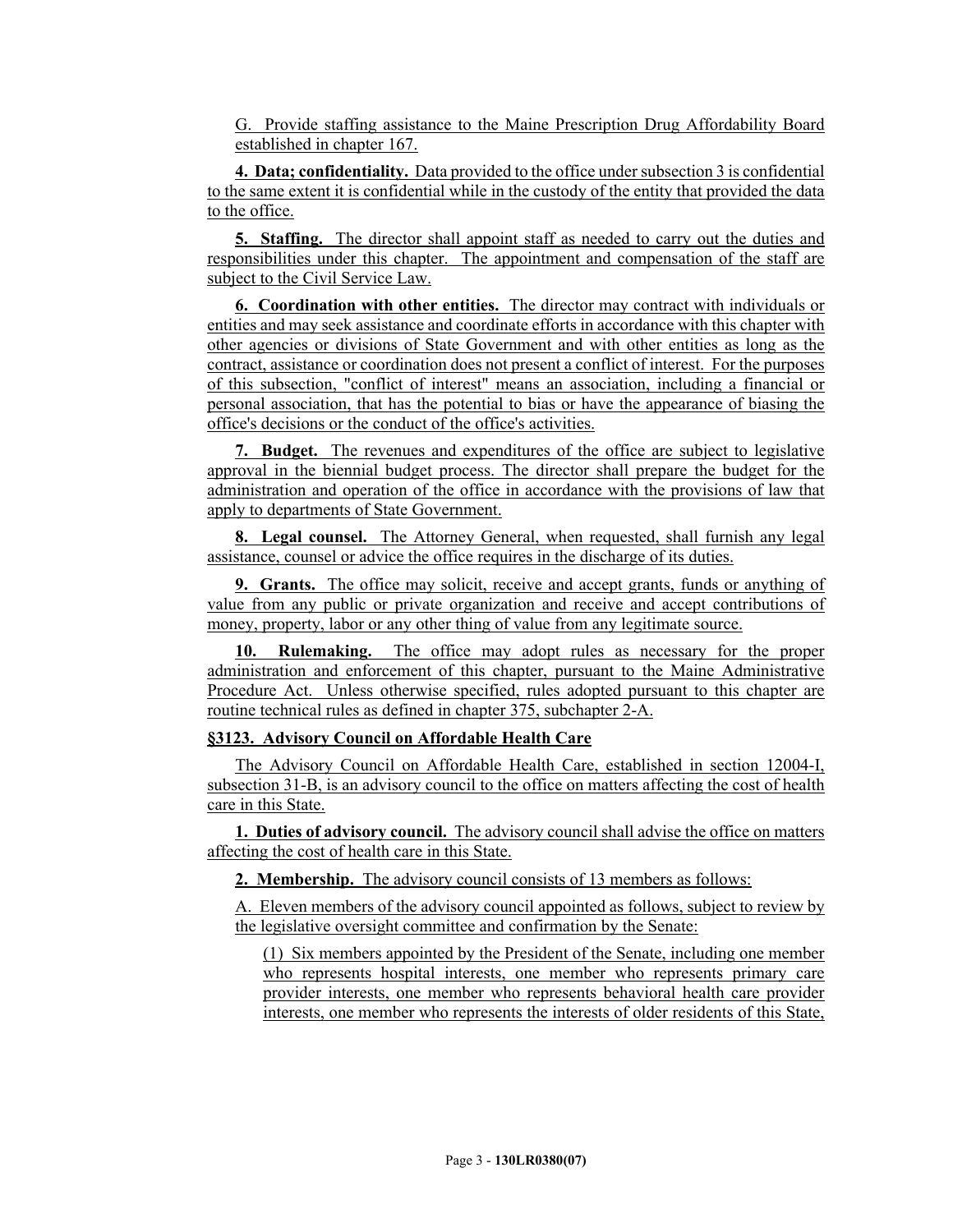one member who is a health care consumer advocate and one member with expertise in health economics and research; and

(2) Five members appointed by the Speaker of the House, including one member who represents health insurance interests, one member who represents purchasers of health care, one member with demonstrated expertise in health care delivery, health care management at a senior level or health care finance and administration, one member who represents the health care workforce and one member with expertise in health economics and research; and

B. Two ex officio nonvoting members:

(1) The Commissioner of Health and Human Services or the commissioner's designee; and

(2) The Commissioner of Administrative and Financial Services or the commissioner's designee.

**3. Terms of office.** Appointed members of the advisory council serve 5-year terms and may be reappointed. A vacancy for an unexpired term must be filled in accordance with subsection 2, paragraph A or B. A member may serve until a replacement is appointed and qualified.

**4. Chair; vice-chair.** The advisory council shall annually elect a chair and a vicechair from among its members.

**5. Quorum.** Seven voting members of the advisory council constitute a quorum.

**6. Affirmative vote.** An affirmative vote of a majority of the voting members is required for any action taken by the advisory council.

**7. Meetings.** The advisory council shall meet at least once every 2 months and may also meet at other times at the call of the chair. Meetings may be cancelled or postponed at the discretion of the chair. All meetings of the advisory council are public proceedings within the meaning of Title 1, chapter 13, subchapter 1.

**8. Recusal.** A member of the advisory council with a conflict of interest shall elect to be recused. For purposes of this subsection, "conflict of interest" means any instance in which a member, staff member or contractor of the advisory council or an immediate family member of the member, staff member or contractor of the advisory council has received or could receive either of the following:

A. A direct financial benefit of any amount deriving from the results or findings of a study or determination by or for the advisory council; or

B. A financial benefit from individuals or companies that own or manufacture prescription drugs or health care services or items to be studied by the advisory council that in the aggregate exceeds \$5,000 per year. For purposes of this paragraph, "financial benefit" includes honoraria, fees, stock or other financial benefit and the current value of already existing stock holdings, in addition to any direct financial benefit deriving from the results or findings of a study or determination by or for the advisory council.

**§3124. Annual public hearing**